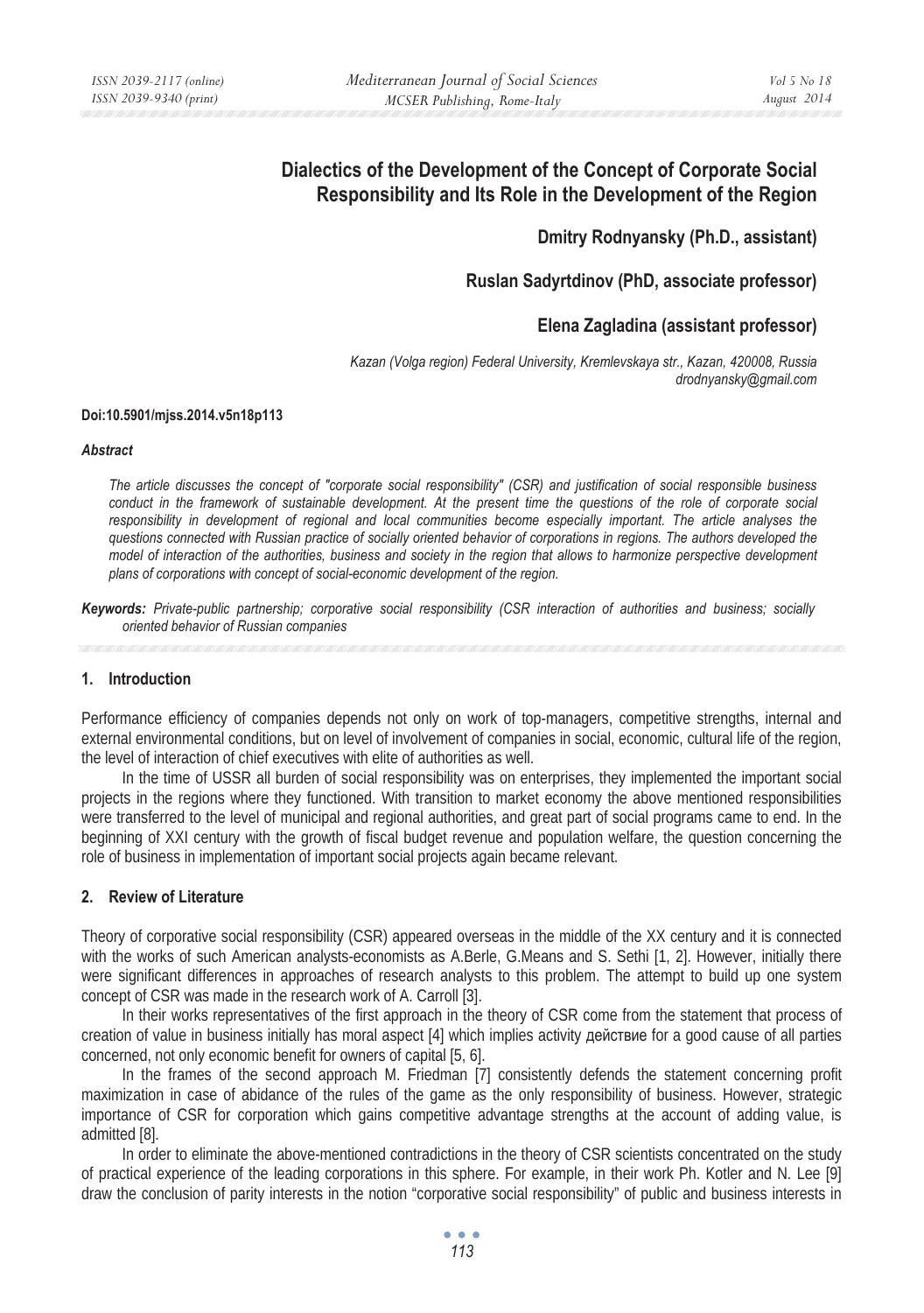| ISSN 2039-2117 (online) | Mediterranean Journal of Social Sciences | Vol 5 No 18 |
|-------------------------|------------------------------------------|-------------|
| ISSN 2039-9340 (print)  | MCSER Publishing, Rome-Italy             | August 2014 |

the result of the study of questions of increase of effectiveness of social projects of companies and establishment of dialogue with groups concerned.

In economic literature there are different points of view concerning the main factors of regional development. For example, investment into fixed basic capital of leading regional companies is considered as the main factor of attractiveness of the region [10,11]. The other authors think that investment into infrastructure is the fundamental factors of the development of the region [12]. Marketing approach which is based on determination of instruments emphasizing the attractiveness of the region, is of particular interest[13]. Corporative social responsibility is also and important factor for development of the region, and the level of economic activity directly influences the indicators of social-economic development [14].

#### **3. Discussion and Main Conclusions**

The fact that a lot of holding companies in the Russian regions were formed in the result of corporatization of state structures which existed in the times of USSR, is the essential feature of formation of these companies. It led to market monopolization, especially in the sphere of energetics, oil and gas supply, telecommunications. Such new holdings, as a rule, have dominant position on the market, extensive branch network and they control some definite sphere in the region. Thus, in the vast majority of regions of the Russian Federation exactly holding companies work in the most significant spheres. Forms of ownership are different in every region: from strong hand over enterprises of private investors, large financial industrial groups to full participation in stock capital of regional or municipal authorities.

Apart from ownership structure *crpykryph* of holding companies, their dominant position in some economic sectors of the definite region determines specific character of their work and interaction with regional authority elites. Management of such companies cannot take the aim of profit maximization as the only guide, as far as it is necessary to incorporate the business model into the strategy of social-economic development of the region. As a rule, such companies get important social projects as the charge from regional authorities. In return the local elite give some tax, administrative or organizational preferences for business. In spite of the fact that two parties take part in such interaction, already three parties get benefit from partnership: business, authorities and population of the region.

On picture 1 the research results of All-Russian Centre for Public Opinion Research opinions of the Russian concerning necessity of activation of corporative social responsibility are presented. [15]



**Pic. 1.** Results of analysis of opinions of Russian citizens concerning necessity of activation of corporate social responsibility

As it is seen from the results, almost half of respondents wait active participation in social projects from business. It seems that such results indicate not reactionary perception of the world but understanding that medium and big business must have obligations for development of occupied territories.

At the present time only part from corporate profit tax (business tax), transport tax and property tax go into budgets of constituent entities of the Russian Federation. For this reason possibility of implementation of large infrastructural, social projects without involvement of business structures is practically reduced to zero. Year after year business takes more and more active part in public and private partnership and stops to see only charges and loss of expected profit in it. For example the company Boston College undertook the study having asked the following question to chief executives of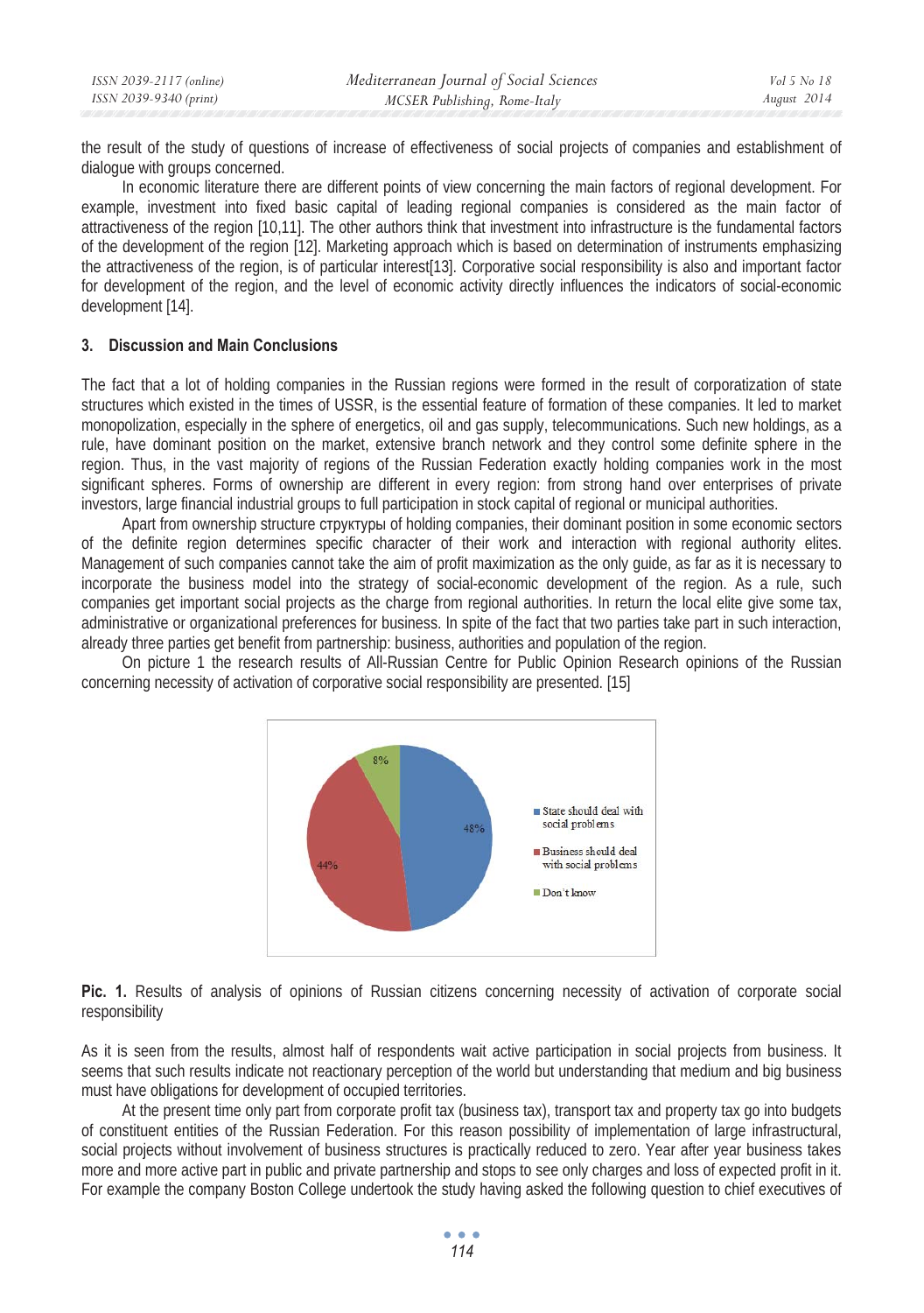companies: "What benefits does the company get from running a business in the definite region" [16, c.153]. Research results are presented on picture 2.

### Pic. 2. Benefits from work on regional level



Thus, if before now corporative social responsibility was caused only by administrative actions, now chief executives of enterprises realize advantages from implementation of social and infrastructural projects.

Maximum profit making that meets the needs of stakeholders is the main principle of work of any modern company. It is evident that holding company running a business in on the regional level cannot provide the same profitability rate in all regions and municipal districts. There are remote regions, profitability of activity in which is either below the average level of the company, or is equal to zero, or its activity is unprofitable. That is why in the market conditions the company has several variants to solve the problem – to increase prices for its services or to fold operations in this region. Price increase is not always possible as far as standard of living of the population of the region can be low, and folding operations will completely leave people of the definite region without necessary goods and services. In such situations the scheme of private-public partnership is the only possible way to solve the problem. In the result of reaching agreement with companies the regional authorities meets the needs of population in communications services, energy and heat supply, fuel supply, other services in remote regions which are unattractive for business, together with holdings it also solves the problems of job creation and providing employment. Thus, authority elite performs its social functions without significant financial losses.

In its turn, population of such regions gets necessary goods at reasonable prices and is able to refuse from migration in search of work. It creates favourable social-economic and political conditions in the region; it is satisfactory to authorities, as well as to population and business. Focusing the attention of population on the role of regional holding in solving economic problems of the territory is the main task of management of the company in this situation.

From the above-mentioned partnership business gets the following preferences:

- 1. Tax preferences. Such actions are vindicated if enterprises realize large-scale ambitious social programs which influence the life of the whole region. At present a lot of companies support development of youth sport in the definite region, help different sport teams, clubs, organize different creative and sport events. In such cases regional authorities can reduce the rate of land tax, property tax, regional component of income tax, etc. Thus, reducing tax burden of organizations, the authorities partially compensate revenue losses of business (shortfall in income).
- 2. Administrative preferences. Authorities can give administrative breaks to socially oriented companies of the region. It can be expressed in fast coordination of different documentation, provision of favorable conditions of lease of land or property of the federal subject or municipal district, creation of most favorable environment (most favored nation treatment) in interaction with supervisory authorities and some other preferences. For example, a company which sells petrochemicals in remote regions, can get very good place to build fuel filling station in the regional center. It allows, first of all, to reduce costs at the expense of refusal to involve legal organizations and consulting companies, and, second, to save time and to focus much attention not on routine paper work, but directly on operating activity. At that it is necessary to strike an optimal balance and principle of efficiency giving preferences of such kind in order not to put in jeopardy competitiveness of other enterprises of the region. However, it is also necessary to encourage large regional holding companies which implement big important social, infrastructural and investment, projects.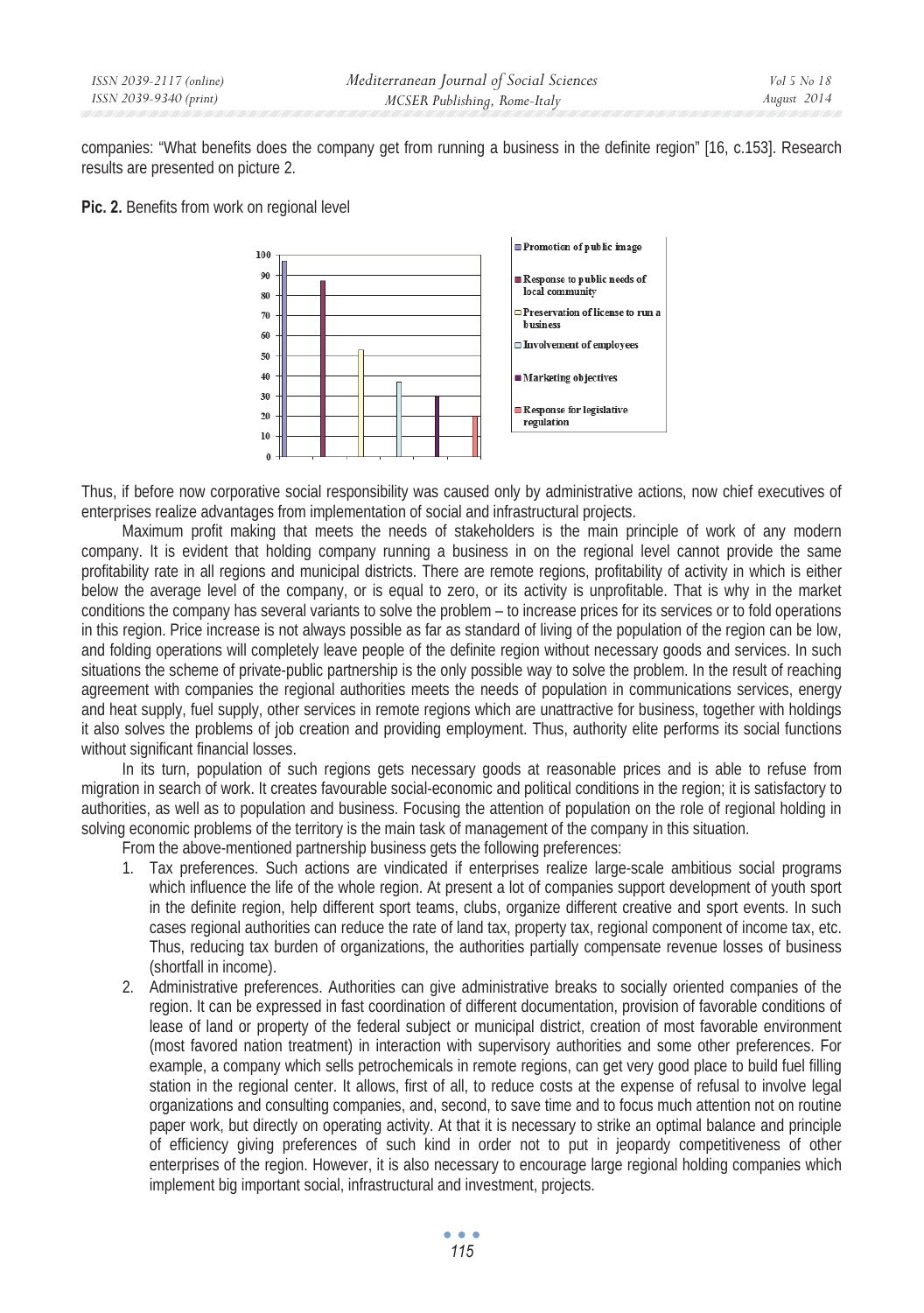- 3. Organizational preferences. Special preferences in the regions with high operational profitability can be given to companies which work in unattractive places of the region in order to compensate losses. It can be expressed in giving additional space for selling production and rendering of services, involvement of companies for participation in competitions of execution of public and municipal contracts, involvement of management of companies in participation in different meetings, conferences on the regional and federal levels. For example, some telecommunication companies which carry out projects of internet connection for schools, change-over to digital communication systems get preferential right for their further maintenance.
- 4. Reputation preferences. Constant mentioning of regional companies in connection with implementation of infrastructural, socially important projects creates their image as socially responsible enterprises aimed not only on profit maximization, but on creating conditions for economic development of the region. In modern business conditions, constantly changing environment and high competitiveness brand loyalty лояльность of customers to company plays an important role. It is very difficult to put a dollar tag from preferences of such kind, but it is evident that in the XXI century it is not possible to be successful without creation of business of a company.

Transparency and openness of elutes of authorities, as well as possibility of participation in such projects of not only close business entities, but all companies who want to participate as well, which meet standards, is an important aspect of further development of corporate social responsibility.

At present there is no any coordinating center which would allow to link up public needs with authorities and business opportunities. Social projects which are necessary to be carried out are discussed, as a rule, on governmental meetings, council boards without participation of representatives of business. In its turn, strategic plans of business development are discussed with participation of board of directors and managing executive committees in which public authorities and public officials do not always take part.

That is why the authors offer to create discussion platform which will be the mediator between authorities and business. For this it is possible to form standard permanent meeting on the basis of Chambers of Commerce and Industry of federal subjects, or on the basis of agencies and committees for the support of entrepreneurship. Such body will join interests of society, business and authorities will allow to announce the list of projects for participation of commercial entities in public and private partnership, to set out the preferences for its participants. Public institutions will be able to express their opinion concerning feasibility of such projects, to single out projects preferred for implementation and to influence social and cultural sphere of the region. Constant scheme of functioning of such discussion platform should become its important characteristic, i.e. the meeting should be held when necessary, not on periodic basis. On pic. 3 the model of interaction of business, authority and society is presented.



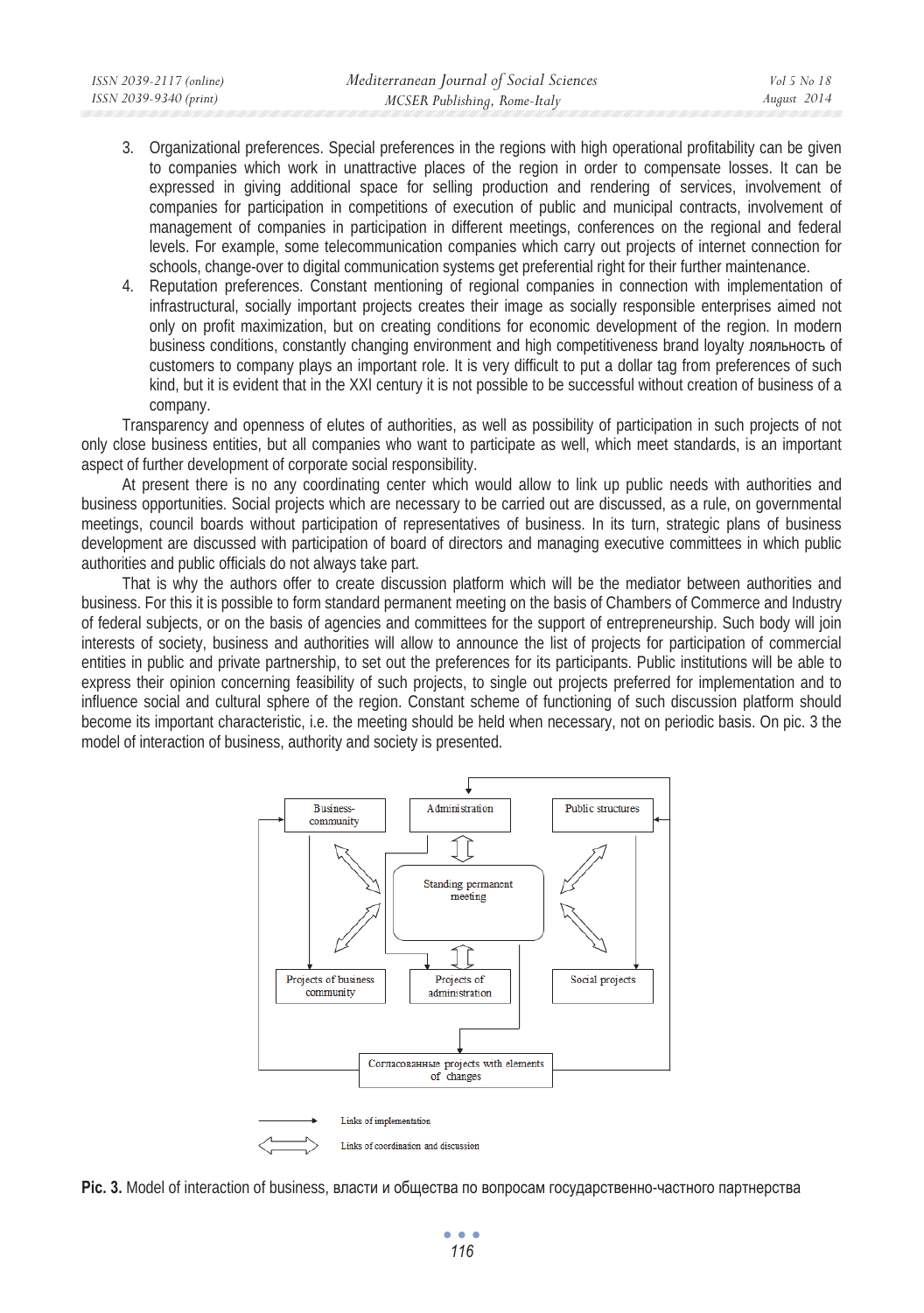| ISSN 2039-2117 (online) | Mediterranean Journal of Social Sciences | Vol 5 No 18 |
|-------------------------|------------------------------------------|-------------|
| ISSN 2039-9340 (print)  | MCSER Publishing, Rome-Italy             | August 2014 |

Authority structures, organizations of business community and public institutions are subjects of this model.

This model consists of 11 stages including all stages from selection to assessment of social project implementation:

- 1. Delegation of representatives from participants of the model in permanent meeting of private-public partnership.
- 2. Presenting the list of high priority projects by subjects of the model.
- 3. Offering proposals and conditions of cooperation by subjects of the model.
- 4. Defining project conditions, amount of social burden and preferences with account of offers of business community and public institutions by representatives of authorities.
- 5. Expressing opinion concerning necessity of implementation of the specified projects by public institutions, specifying requirements for business and powers.
- 6. Selection and adjustment of projects for implementation with account of wishes and changes introduced by subjects of permanent committee and confirmed by its executive body.
- 7. Selection of companies for carrying out of project on the basis of their applications.
- 8. Provision of a detailed plan of implementation of the part of project for every subject of the permanent meeting.
- 9. Implementation of projects with their concurrent monitoring.
- 10. Detailed report concerning project implementation indicating amount of investment and money compensated by powers at the expense of different preferences.
- 11. Discussion and presentation of the results of project implementation indicating benefits of parties concerned to the public.

In the result of open access for discussion of preferred projects, possibility to influence of business, as well as of public institutions concerning decision making, we can say about growth of confidence of population for businessmen, powers, strengthening of civic and political position of people. The importance of such discussion center is in the fact that holding companies, playing the significant role in economy of the region, should plan their activity without conflicting with development strategies of the territories.

### **4. Conclusion**

In the result of the analysis of specific character of interaction of the elite of authorities with management of regional holding companies we came to the conclusion that profit for such enterprises is not the only criterion for choice of development strategy. Business structures – because of their dominant position on different regional markets – have to link up their perspective development plans with concept of social-economic development of the region. Proposed by the authors compromise model of public and private partnership that takes into account problems and interests of all stakeholders is the most optimal one.

### **References**

Berle, A., Means, G., 1934. The Modern Corporation and Private Property. N.Y., pp.356

- Sethi, S., 1975. Dimensions of corporate social performance: An analytical framework. California Management Review, 17 (3): 58-64.
- Bagautdinova N.G, Sabitov N.H, Salakhov B.R.,. Shakhnina I.Z Regional Banks in the System of Government Regulation of Economy// Mediterranean Journal of Social Sciences.- Vol.5, No12, (2014)-pp.39-42.
- Glebova I., Khabibrakhmanova R., Yasnitskaya Y., 2013. The analysis of the impact of the investment attractiveness factors of the region on the fixed capital investments in the economy of the Republic of Tatarstan, 2013. Middle East journal of scientific research, 10, 1498-1502.
- Bagautdinova N.G, Sarkin A.V., Averyanov B.A., Arzhantseva N. The Consept of "New" Paternalism and Its Realisation within The State Regualtion of Econom// Mediterranean Journal of Social Sciences.- Vol.5, No12, (2014)-pp.27-32.
- Makarov A.N., Nazmeev E.F., Maksutina E.V., Alpatova E.S. Education reform in context of innovative development of the Russian economy. Life Science Journal 2014; 11 (6s): 372-375.
- Carroll, A., 1991. The pyramid of corporate social responsibility: Toward the moral management of organizational stakeholders. Business Horizons, 34 (4): 39-48.
- Bagautdinova N.G., Khadiullina G.N.,. Shevko N.R, Pratchenko O.V. Condition and Development Characteristics of The Russian Market of Information Technilogies// Mediterranean Journal of Social Sciences.- Vol.5, No12, (2014)-pp.21-26.
- Bagautdinova N.G., Tsaregorodtsev E., Kulalayeva I., Arzhantseva N. Assessment of Mutual Probabilistic Influence of Volatility of Official Price for Precious Metals on the Market Value of the Bi-Currency Basket// Mediterranean Journal of Social Sciences.- Vol.5, No12, (2014)-pp.33-38.
- Glebova I., Rodnyansky D., Sadyrtdinov R., Khabibrakhmanova R., Yasnitskaya Y. Evaluation of corporate social responsibility of